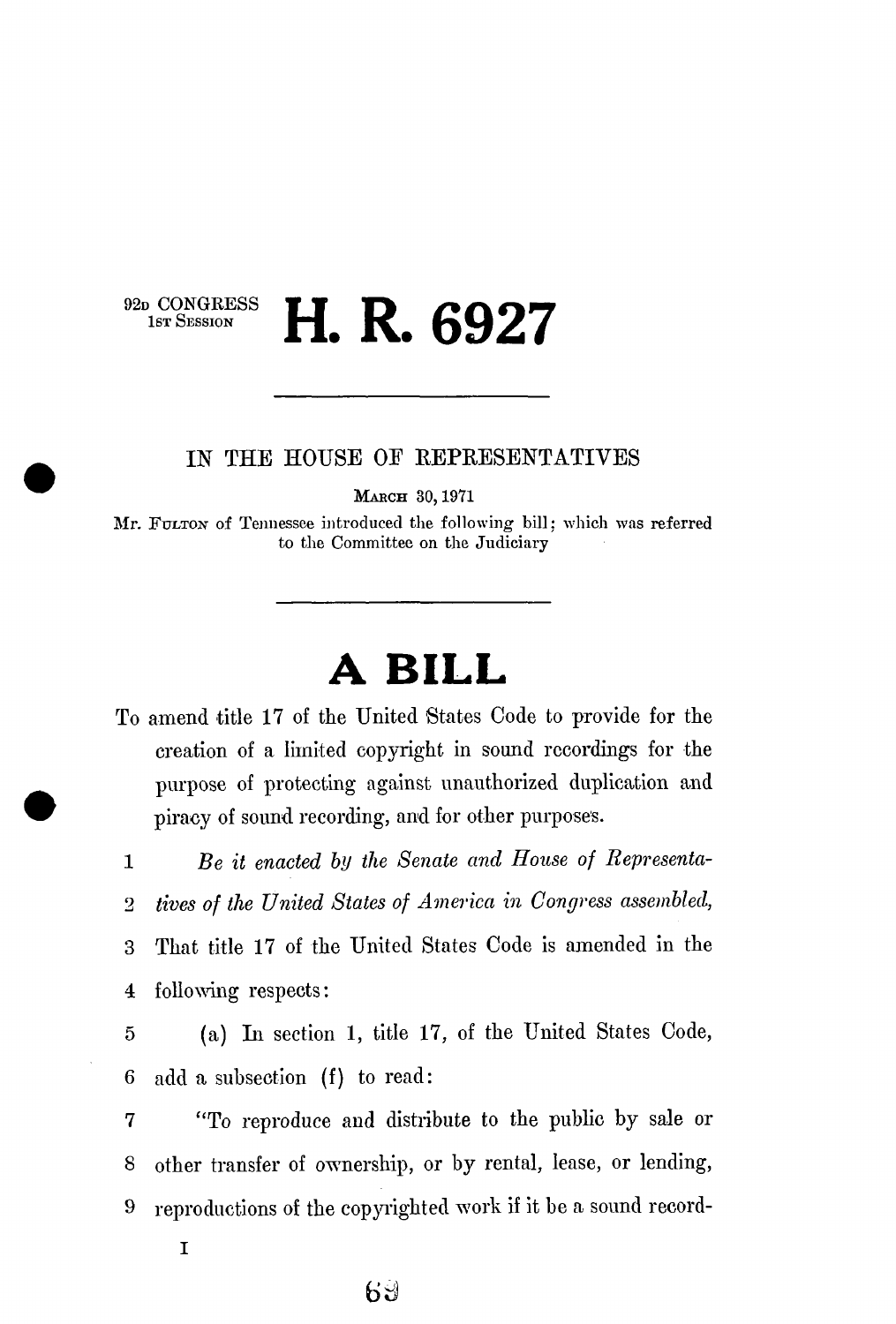1 ing: *Provided,* That the exclusive right of the owner of a 2 copyright in a sound recording to reproduce it is limited 3 to the right to duplicate the sound recording in a tangible 4 form that directly or indirectly recaptures the actual sounds 5 fixed in the recording: *Provided further,* That this right 6 does not extend to the making or duplication of another sound 7 recording. that is an independent fixation of other sounds, 8 even though such sounds -imitate or simulate those in the 9 copyrighted sound recording; or to single ephemeral record-1° ings made by transmitting organizations for their own use." 11 (b) In section 5, title 17, of the United States Code, add 1 2 a subsection (n) to read:

13 ''Sound recordings other than fixations of sound ac- $14$  companying a motion picture."

 $15$  (c) In section 19, title 17, of the United States Code,  $\mathbf{1}$  add the following at the end of the section: "In the case of 17 reproductions of works specified in subsection (n) of section 18 5 of this title, the notice shall consist of the symbol P (the 19 letter P in a circle), the year of first publication of the sound 20 recording, and the name of the owner of copyright in the **91**  sound recording, or an abbreviation by which the name can **92**  be recognized, or a generally known alternative designation **93**  .of the owner: *Provided,* That if the producer of the sound 24 recording is named on the labels or containers of the repro- $25\,$ duction, and if no other name appears in conjunction with

duction, and if no other name appears in conjunction  $\mathcal{O}(n)$  $70$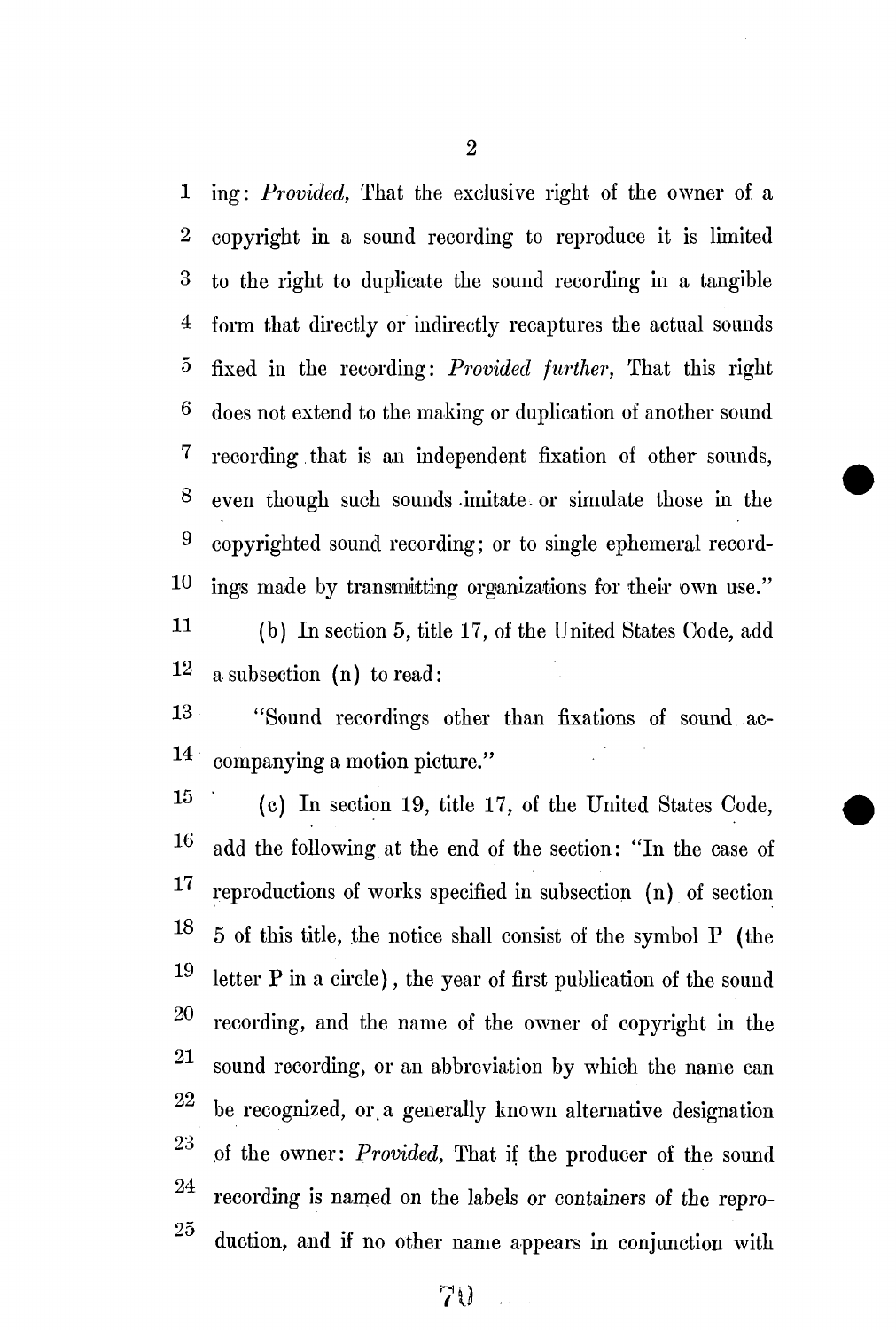1 the notice, his name shall be considered a part of the 2 notice.".

3 (d) In section 20, title 17, of the United States Code, 4 amend the first sentence to read: "The notice of copyright 5 shall be applied, in the case of a book or other printed pub-6 lication, upon its title page or the page immediately follow-7 ing, or if a periodical either upon the title page or upon the 8 first page of text of each separate number or under the title  $9$  heading, or if a musical work either upon its title page or the  $10$  first page of music, or if a sound recording on the surface 11 thereof or on the label or container in such manner and loca- $12$  tion as to give reasonable-notice of the elaim of copyright.".

13 (e) In section 26, title 17, of the United States Code, 14 add the following at the end of the section: "Eor the pur-**15**  poses of this section and sections 10, 11, 13, 14, 21, 101, **16** 106, 109, 209, and 215, hut not for any other purpose, a **17**  reproduction of a work described in subsection  $5(n)$  shall be **18**  considered to be a copy thereof.".

19 SEC. 2. This Act shall take effect three months after its 20 enactment. The provisions of title 17 of the United States 21 Code shall apply only to sound recordings fixed, published, 22 and copyrighted on and after the effective date of this Act and 23  $\frac{1}{\sqrt{11}}$  of the United States Code shall be applied States Code shall be applied States Code shall be applied States Code shall be applied States Code shall be applied States Code shall be applied States Code shall b **94**  retroactively or be construed as affecting in any way any 25 rights with respect to sound recordings fixed before that date. rights with respect to sound recordings fixed before that date.

**i-1**